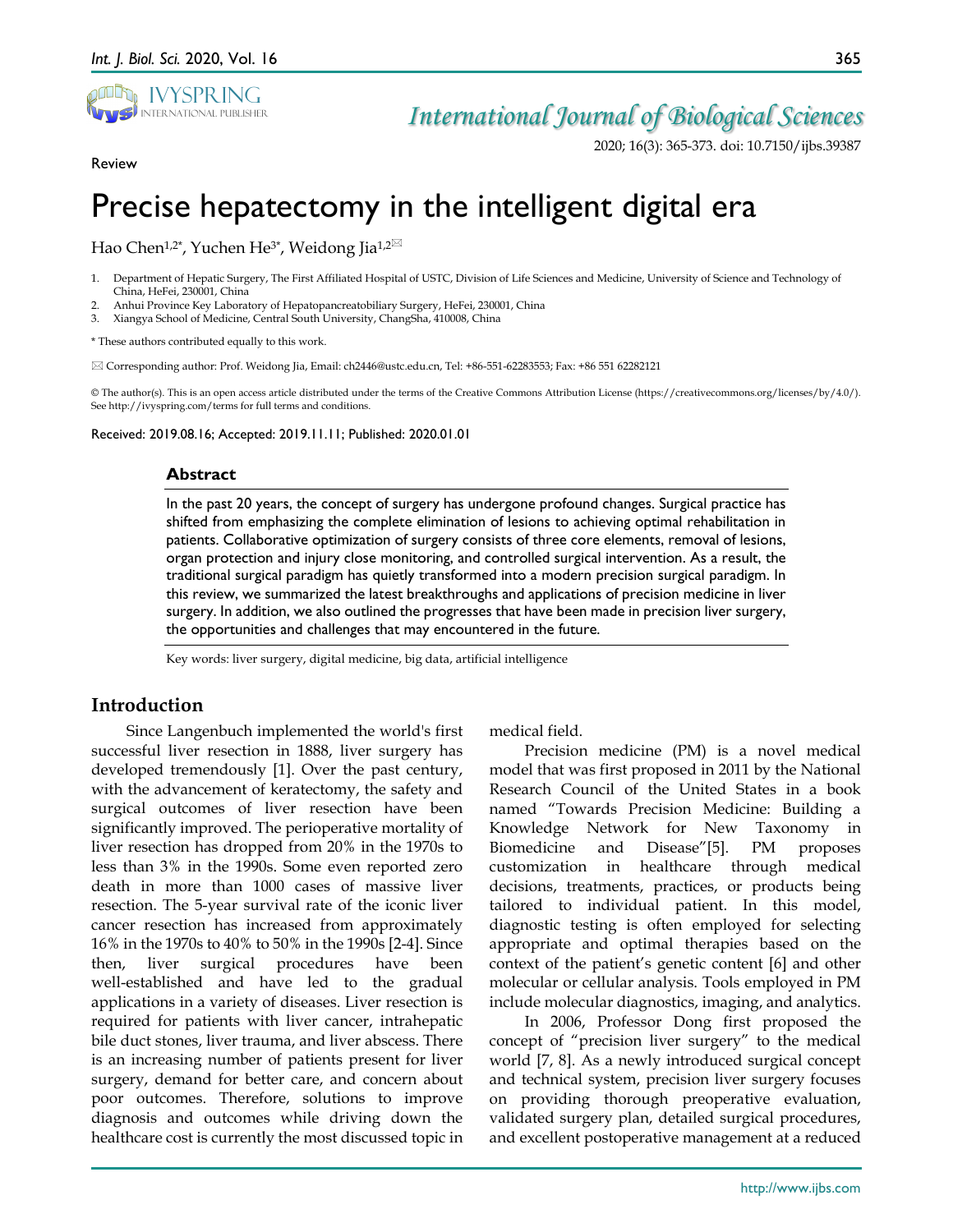cost with minimal risk. The concept of precision liver surgery plays an important role in promoting the finest clinical practice in hepatobiliary surgery to meet the increasing demand for healthcare in this contemporary society. High demand for healthcare has given rise to technological revolution in the field of hepatobiliary surgery at a global scale. As a consequence of rising technological revolution, the therapeutic effect of hepatobiliary surgery has been improved.

As digital age is approaching, hepatectomy is undergoing a third life science revolution. Advancements in medical technology have contributed to the development of new techniques represented by artificial intelligence such as imaging omics, three-dimensional (3D) visualization and printing, molecular fluorescence imaging, multi-modal image real-time surgical navigation, etc. The trend of applying digital intelligent for diagnosis and treatment is approaching. This review intends to introduce the techniques using intelligent digital in hepatectomy from the following aspects: 1. Medical big data and artificial intelligence in the diagnosis of liver tumors; 2. 3D visualization, virtual simulation surgery and 3D printing technology to guide preoperative evaluation and surgical mode selection; 3. Molecular fluorescence imaging technology and virtual reality technology to navigate during surgery to achieve precise resection of the lesion; 4. Predictive models to guide post-operative management and the application of wearable devices as accelerated approaches to post-operative rehabilitation.

# **Medical big data and artificial intelligence in the diagnosis of liver tumors**

# **Medical big data optimize the diagnosis and treatment strategy for liver tumors**

With the aid of medical science and technology, medical data has been growing at an unprecedented rate since the late 2000s. On January 28, 2016, former President Obama signed a presidential memorandum to launch the White House Cancer Moonshot, a program to increase awareness of the importance in accelerating progress towards cancer prevention and treatment. The program emphasizes the importance of breaking down the data barriers to create a comprehensive and effective global cancer knowledge network that can accelerate the integration of genomics, epidemiology and clinical information to enable precise treatment of cancer. The completion of the Human Genome Project and the production of massive molecular biology data such as proteomics, transcriptomes, and metabolomes are the

cornerstones of precision medicine [9, 10]. The development of big data analysis methods and advanced detection technologies such as second-generation sequencing technology are the driving force for the development of Proteomics precision medicine. Digital gene expression profiling (DGE) uses advanced high-throughput sequencing and high-performance computational analysis techniques to detect the expression of a single gene at a specific time point in a comprehensive, rapid, and economical manner. The DGE result is represented by digitization, allowing us to have a more precise and accurate result [11-13].

DGE is currently applied to the basic hepatic carcinoma molecular research. Although the application of DGE has been making progressions in the research field, it has low clinical conversion rate. To overcome this obstacle, we should combine these high-throughput genomics, proteomics, and metabolomics analyses with high-quality and completed clinical information. In part to increase the number of potential therapeutic targets, investigators from The Cancer Genome Atlas (TCGA) Research Network identified genomic alterations in 196 tumors that influence development of HCC, including mutations in the TERT gene promotor, mutations in the TP53 and CTNNB1 (β-catenin) genes, and elevated expression of several immune checkpoint genes [14]. Integrated analytic approaches have been applied to multiple data platforms from a large set of clinically annotated HCC to provide a better understanding of molecular targets that may lead to improved therapeutic strategies.

In April 2018, China National Liver Cancer Center launched a multi-center, prospective liver cancer screening program named PreCar. The project is planned to establish a follow-up cohort study, with 1-1.5 million high-risk populations of liver cancer and conduct a three-year prospective cohort study. Early detection serum markers for liver cancer will be screened, identified and applied into clinical use by using mature high-throughput genome sequencing techniques. Optimizing early liver cancer treatment strategies through big data results and provides high-quality evidence-based medicine, spares patients from suffering complex and expensive care later. While exploring the molecular mechanisms and driving genes of liver tumors, all results will be shared to the clinical. With the guidance of gene mutations biomarkers, we can apply the most appropriate treatments such as chemotherapy, radiotherapy, targeted therapy, and immunotherapy to individual patients.

The advent of the era of big data has enabled a large amount of untapped medical materials to be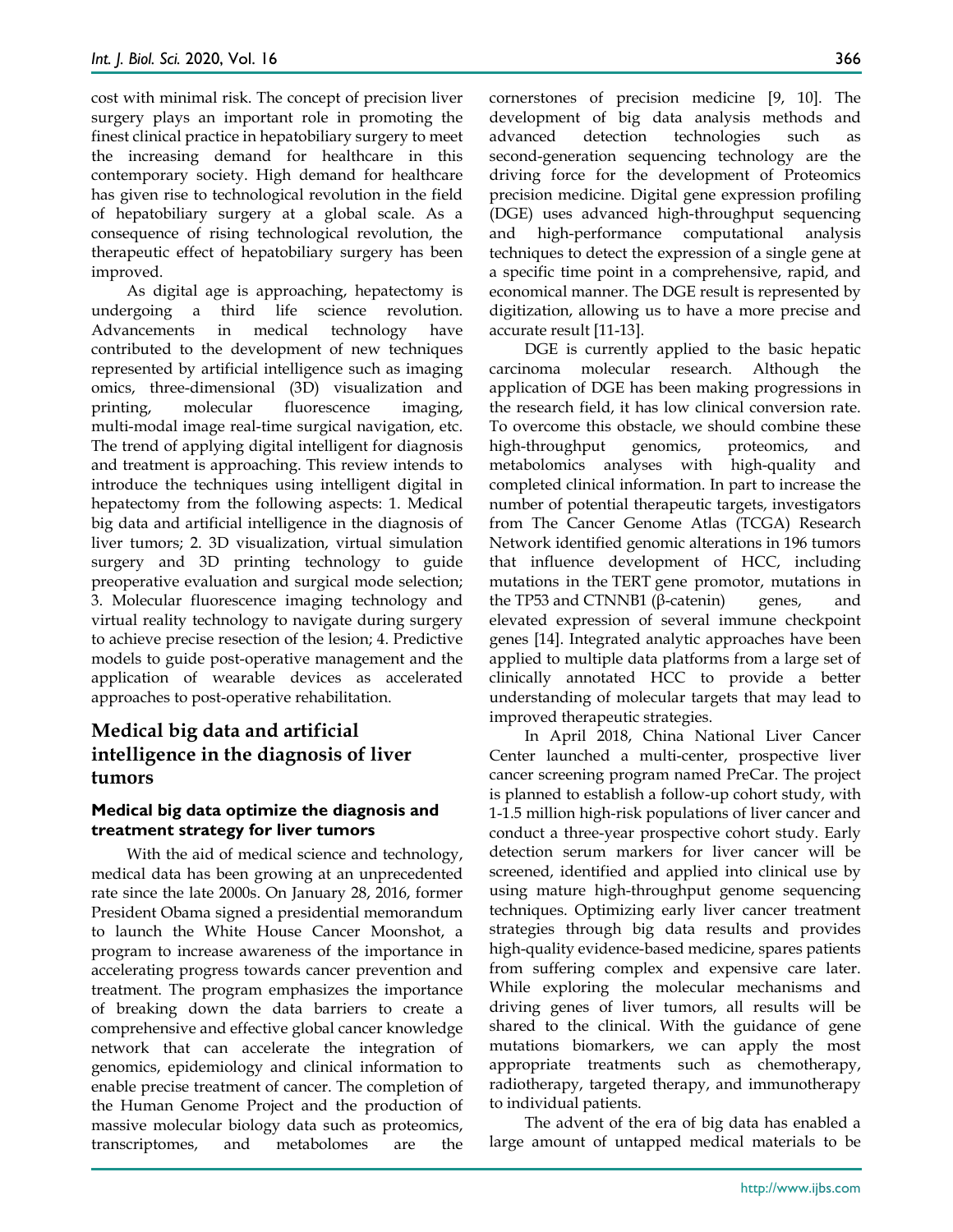available for quantitative analysis such as surgical video. At present, a large number of surgical videos can be quantitatively analyzed through machine learning, using computer vision principles to achieve automatic, real-time analysis and segmentation of surgical procedures. Sharing these videos with other surgeons can also help to improve their surgical skills or for educational purposes [15-18].

#### **Artificial intelligence assisted diagnosis and treatment of liver tumors**

Artificial intelligence is a new technology that develops theories, methodologies, and applications for simulating and extending human intelligence. The application of artificial intelligence in medical field allows computer algorithms to recognize patterns, approximate conclusions, and suggest treatments [19, 20]. In 2016, the artificial intelligence robot AlphaGo, developed by Google's DeepMind, defeated the master of the Go game, marked the rising of artificial intelligence [21]. The Watson for Oncology artificial intelligence-assisted diagnosis and treatment system introduced by IBM (International Business Machines) is a successful application of artificial intelligence in the medical field [22]. This system can provide intelligent diagnosis and treatment plans according to the level of evidence-based medical evidence for physicians to choose based on the symptoms and examination data of patients with liver cancer.



**Figure 1. Schematic diagram of application of Artificial Intelligence in precision hepatic surgery medicine.** Big data can be stored through liver tumor or precision medicine platforms, and can be shared for data analysis with other physicians or researchers through secure cloud systems. Big data analytics using artificial intelligence will enable precision hepatic medicine.

Machine learning, a system that can learn, identify and make decisions from data, is a current application that supports artificial intelligence. Deep learning is a subset of machine learning, it is capable to establish and imitate the neural network of human brain for analysis and learning. The mechanism of imitating human brain learns the data automatically features in multi-layer structure and improves the accuracy of classification and prediction. Accurate diagnosis is an important factor in the implementation of precision medicine. Artificial intelligence-based Radiomics research is currently the most discussed research topic. With the development of image recognition technology, artificial intelligence technology can extract the subtle texture features in images, predict the pathological features of microvascular invasion, neurological invasion, lymph node metastasis and other prognosis before surgery, and guide individualized treatment. Furthermore, artificial intelligence technology can help to identify benign and malignant liver tumors, diagnose rare pathological types of liver tumors, and guide clinical diagnosis and treatment [23, 24].

In 2012, Dutch scholar Lambin et al. first proposed the concept of Radiomics [25]. Radiomics is a method that extracts large number of features from radiographic medical images using datacharacterization algorithms [26, 27]. These features, termed radiomic features, have the potential to

uncover disease characteristics that failed to notice by naked eyes. The hypothesis of radiomics is that the distinctive imaging features between disease forms may be useful for predicting prognosis and therapeutic response for various conditions, thus providing valuable information for personalized therapy [28, 29]. Radiomics method is used to analyze the results of preoperative CT examination in patients with liver tumors, and useful information was extracted and combined with clinical data to assist in the diagnosis of tumor properties. At the same time, a predictive model of lymph node metastasis of liver cancer can be established to achieve non-invasive and individualized prediction of lymph node metastasis as a predictive method for postoperative tumor recurrence and clinical prognosis. This approach helps to improve clinical decision making and provides valuable insights for subsequent individualized treatment and multi-disciplinary team (MDT) diagnosis and treatment (Fig. 1).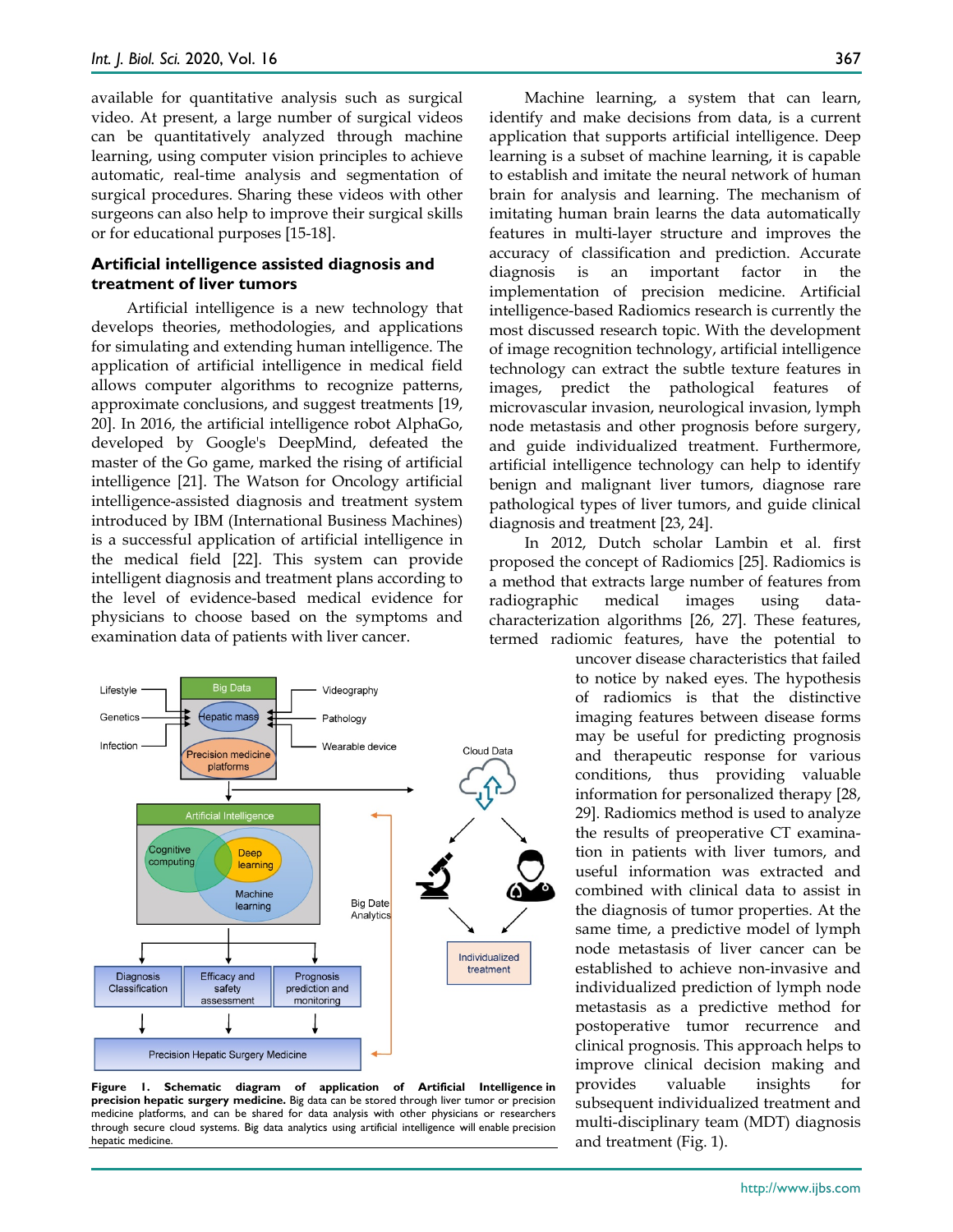Pathology is the gold standard for tumor diagnosis. Due to the development of full-glass digital scanning system, data storage capacity has increased the advancement of graphic recognition technology, pathological slice recognition and evaluation based on artificial intelligence technology has a high accuracy [23, 24]. Compared with traditional pathological diagnosis work, artificial intelligence has several advantages: (1) it can identify hidden feature textures and details that are currently not recognized by human eyes in pathological sections; (2) quantitatively described pathological features instead of qualitative grading; (3) The criteria are objective and consistent, avoiding geographical or subjective differences and/or biases. The identification and analysis of individual pathological sections by artificial intelligence technology may help to understand tumor heterogeneity and promote individualized medicine.

# **3D visualization and 3D printing in liver surgery applications**

The 3D visualization technique of liver tumors refers to a tool for displaying, describing and interpreting the 3D anatomical and morphological features of liver tumors. Previous clinical imaging of liver tumors relied mainly on computer image processing technology such as B-ultrasound, CT and/or MRI, etc. This computer image data has been used to analyze and calculate data, and described the morphology and spatial distribution of targets such as liver, biliary tract, blood vessels and tumors [30]. This method can separate the target of interest intuitively and precisely, and provide decision for accurate preoperative diagnosis, individualized surgical planning and surgical approach. However, surgeons can only rely on their experience to make an abstract of 3D based on their understanding of two-dimensional images. As the consequence of limitations and uncertainties of experience, it is difficult to evaluate complex liver tumors especially the diagnosis and preoperative planning, resulting in a relatively high incidence of postoperative complications. With the help of CT scanning technology, liver tumor scanning can now obtain higher resolution and larger images, and a large amount of diagnostic information using 3D technology. With this technology, diagnosis and treatment model of liver tumors has gradually shifted from the traditional two-dimensional to 3D visualization technology. In addition, 3D liver printing has enable a leap-forward transition from 3D visualization to 3D physical models, which can better improve the precision surgery of complex liver tumors [31].

In addition to obtaining basic diagnostic information such as CT and MRI, liver surgeons also need to recognize the local lesion itself and its adjacent organ details based on individual patient. Prior to the operation, detailed planning of the scope of the lesion and surgical procedure should be made to ensure a safe operation [30, 32]. Currently, 3D visualization and 3D printing, as new digital medical technologies, play an increasingly important role in preoperative evaluation and surgical planning for liver surgery. After reconstruction by 3D visualization software, 3D printing of liver can restore the characteristics of organs in the body, making the human liver more realistic than 3D visualization. The advantages of this method are: (1) It can show the exact location, size and shape of the tumor and the relations between the tumor and vascular in all aspects. (2) It can provide intuitive navigation during surgery to quickly identify and locate key parts. Surgeons can use 3D visualization techniques to perform virtual simulations before surgery to accurately assess the resectability of the lesion and to select the lesion resection. 3D printing technology has shifted the transition from 3D images to 3D printed models. By comparing the 3D printed model with the intraoperative findings during hepatectomy, the surgeon can quickly identify, locate the lesion and determine the surgical resection plane. This provides a more intuitive real-time navigation for surgery, guiding the separation of important anatomical structures and removal of tumor lesions. This method can remove the lesion completely, avoid damage to important anatomical structures, improve surgical outcomes, and reduce the risk of surgery.

Erbay et al. found that intrahepatic vascular variability was as high as 70% [33]. Due to the location of the lesion and the variation and displacement of adjacent vessels, the probability of intravascular vascular variability is even higher than intrahepatic vascular. Therefore, by applying a 3D reconstruction system of the liver before surgery, we can now display the full-scale stereoscopic information of the lesion. This can avoid accidental injury to the pipeline during surgery, reduce intraoperative bleeding, postoperative residual liver ischemia or necrosis, and is more conducive to accurate liver resection and shortened operation time. The author's team in 3D visualization technology for assisted surgical resection of complex liver cancer study has confirmed that the 3D reconstruction model can provide surgeons a stereoscopic, intuitive and accurate hilar anatomy, providing a visual solution for key surgical problems. Preoperative use of 3D visualization techniques to assess the portal vein, hepatic artery, bile duct type and variation, and the extent of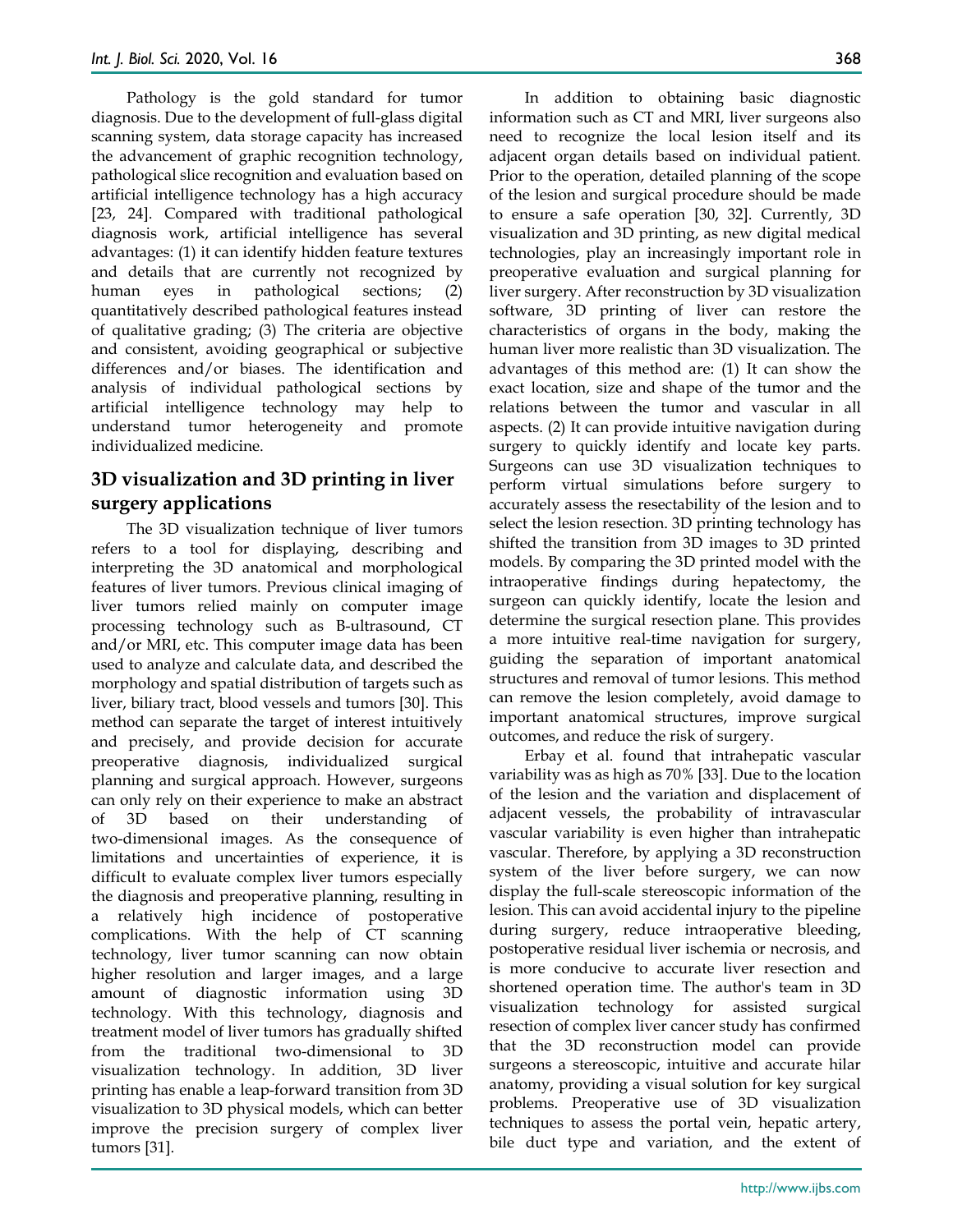longitudinal infiltration and lateral invasion of the tumor are important for the development of a high quality surgical plan. In addition, 3D visualization and virtual simulation surgery can provide new ideas for the treatment of liver cancer. Combined portal resection and reconstruction treatment is now widely applied in larger centers. However, combined hepatectomy and reconstruction treatment is still challenging due to its complications. Repeated simulation of surgical procedure and determination of the length of the revascularization are needed to improve the success rate and safety of the operation.

The degree of portal vein involvement and variation has a decisive influence on the choice of surgical approach for hilar cholangiocarcinoma. The portal vein separation limit point under normal conditions (U point: the left lateral branch of the portal vein and the sagittal corner; P point: right anterior branch of the portal vein, right posterior branch bifurcation) refers to the bile duct in the hepatectomy from the parallel portal vein and the extreme part of the hepatic artery that is peeled off. The bile duct beyond this limit point cannot be separated and must be cut off separately. The portal vein separation limit point under normal conditions refers to the extreme part of the bile duct that can be separated from the parallel portal vein and hepatic artery during hepatectomy (U point: the horizontal part of the left branch of the portal vein and the corner of the sagittal part; P point: the right front branch of the portal vein and the bifurcation of the right posterior branch). The bile duct beyond this limit cannot be separated and must cut off separately. In the case of portal vein variation, the portal vein separation limit point will move forward or downward. It is extremely important to identify the variation of the intravascular vascular structure to determine the exact location of the hepatic resection limit point. Based on the 3D reconstruction of portal vein, we propose to classify the adjacent relations between tumor and portal vein into 4 grades:

- 0 grade: tumor does not compress the portal vein;
- 1st grade: tumor compression but does not invade the portal vein;
- 2<sup>nd</sup> grade: tumor invades the portal vein trunk, but the continuity of the blood vessels is uninterrupted;
- 3rd grade: tumor invades the portal vein trunk and interrupts the continuity of blood vessels.

The portal vein of patients with grade 0 or 1 has not been violated; patients with grade 2 or 3 require combined revascularization to achieve radical resection. The concept of vascular assessment

centered in the portal vein is different from the concept of grading the portal vein and superior mesenteric vein proposed in laparoscopic pancreaticoduodenectomy. The latter is similar to the joint vascular assessment and exploration perspective, emphasizing the procedural and standardization of the surgical procedure. The portal vein is used as the axial center combined with the portal vein separation limit points (U point, P point) to evaluate the portal vein condition, emphasizing the development of individualized and radical surgery strategies for hilar cholangiocarcinoma [34].

# **Application of indocyanine green molecular fluorescence in liver surgery**

Optical imaging technology represented by near-infrared fluorescence imaging technology has been applied to liver surgery, providing technical support for real-time, high-precision surgical navigation. Indocyanine green (ICG) is a cyanine dye used in medical diagnostics. It is used to determine cardiac output, hepatic function, liver and gastric blood flow, and for ophthalmic angiography. These infrared frequencies penetrate retinal layers, allowing ICG angiography to image deeper patterns of circulation than fluorescein angiography. ICG binds tightly to plasma proteins and becomes confined to the vascular system. ICG has a half-life of 150 to 180 seconds and is removed from circulation exclusively by the liver in the form of bile juice.

ICG-mediated near-infrared light detection technology is widely used in surgical navigation [35, 36]. After intravenous injection of ICG, ICG can be rapidly taken up by liver cells and finally excreted via the biliary system. Exogenous light with a wavelength range of 750-810 nm is used to excite the fluorescence during the operation, and the extrahepatic bile duct morphology is clearly displayed under fluorescence. If? one side of the bile duct is invaded by the tumor and the biliary excretion function is impaired, the ICG is targeted to stay in the liver tissue of the lesion side, and the delayed hemi fluorescence of the liver appears. In the radical operation of gallbladder carcinoma, the gallbladder neck often adheres to the common bile duct due to chronic inflammation. In order to safely and accurately dissect the bile duct tissue, molecular cholangiography can be used to clearly identify the common bile duct area and reduce bile duct injury. Compared with traditional cholangiopancreatography, choledochectomy with intravenous injection of ICG has prime advantages in shortening operation time and avoiding direct injection of contrast agent at bile duct to cause iatrogenic bile duct injury.

However, due to problems such as shallow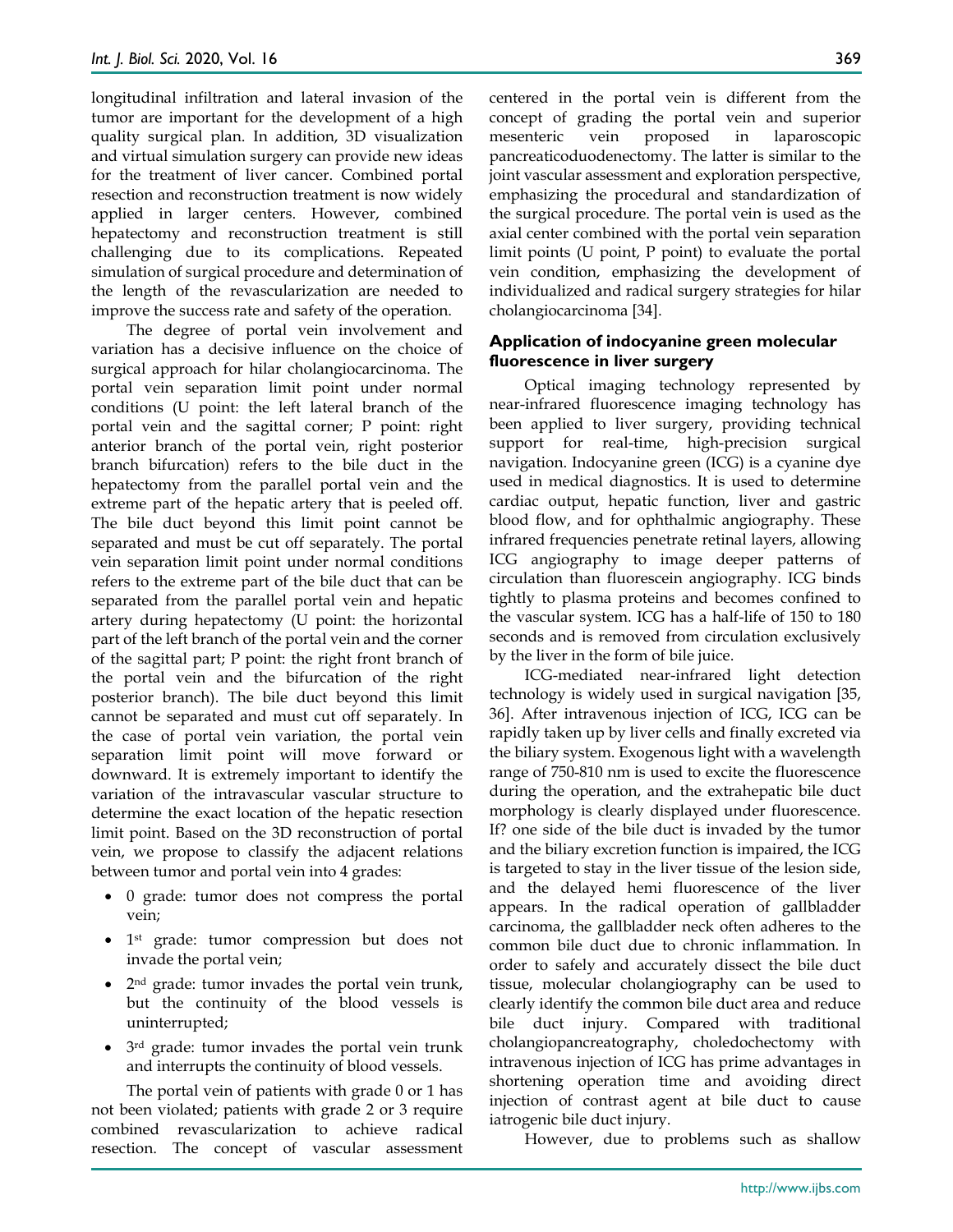penetration depth, tissue interference from fluorescent background, and poor imaging specificity, the application of fluorescent optical imaging in medicine is limited. However, a new technology was developed to overcome this limitation. Optical/ acoustic multimode technology, a system where it combines photoacoustic imaging technology with traditional ultrasound technology to enable high-precision imaging across molecules, cells, tissues, and organs. It can also quantitatively analyze the blood flow and oxygen metabolism of the lesion, and provide conditions for accurately determining the tumor boundary and guiding the accurate liver tumor resection.

#### **Virtual and Mixed Reality in hepatectomy**

The anatomical structure of the hilar is complicated. Therefore, the 3D spatial relationship between the departmental vein, hepatic artery, hepatic vein and tumor in the liver of patients with biliary tract tumor is obtained and this information is the basis of surgical treatment for biliary malignant tumor. In liver surgery, augmented reality technology uses CT and MRI data to reconstruct a 3D image of the liver and intrahepatic vasculature for surgical planning, where the virtual image is superimposed in the surgical field for navigation. The 3D image of the surgical plan is superimposed on the liver surface in a 1:1 ratio, which can achieve the preliminary definition of the liver range of pre-excision of gallbladder cancer or hilar cholangiocarcinoma, and help the surgeon to achieve accurate liver resection. Laparoscopic surgery is the direction of biliary tumor surgery. For laparoscopic liver resection, in addition to tactile feedback, visual feedback is also critical for fine manipulation and vascular management. Augmented reality technology can project a 3D visualization liver model into the surgical area, which helps to solve the problem of uncoordinated hand and eye during surgery. The mixed reality presents the information of the virtual scene in the real environment, and establishes an information loop of interactive feedback between the real world, virtual world and user to enhance the realism of the user experience [32]. The application of mixed reality in abdominal surgery is still in its early phase. This new technology displays a 3D model near the surgical site, reducing the shift between the operating space and visualization.

Virtual reality technology is a simulation system that can create and experience virtual worlds. It uses a virtual environment in which a computer simulates a real-world scene in three dimensions. It is a system simulation of multi-source information fusion, interactive 3D dynamic view and entity behavior that allows users to enter the environment. Virtual anatomy in virtual reality environments provides learners with a realistic 3D learning environment that allows surgeons to quickly master operational techniques and shorten training cycles.

3D visualization is the first step in creating virtual reality. By blending different images, surgeons can now develop strategies based on coherent, multimodal virtual views in conjunction to surgical conditions. The application of virtual reality, augmented reality and mixed reality provides a new surgical navigation method to reduce the uncertainty between 3D reconstruction model and actual operating space. It has great potential in preoperative planning, intraoperative navigation, surgical simulation training, and doctor-patient communication [32, 37].

#### **Predictive model guided postoperative management**

Good postoperative management is also an important part of accurate liver resection. By analyzing the biological nature of the images, these imaging features are combined with clinical data to establish corresponding diagnostic and predictive models [38]. This model can be used to determine tumor characteristics, postoperative complications, predict patient prognosis, etc., and strengthen perioperative management. Jeong et al [39]. Used the Radiomics scoring system constructed by angiography to predict the risk of liver failure after hepatectomy and the risk of early recurrence after surgery, and came across intelligent diagnosis and treatment. This provides a new direction and ideas for the prevention of postoperative complications in liver tumor surgery.

# **Wearable device guides rehabilitation after surgery**

The postoperative health monitoring device can ensure to treat patients with vital signs abnormalities in a timely manner. Furthermore, wearable device can be used as effective tools to support postoperative rehabilitation training and rehabilitation evaluation [40]. The emergence and development of wearable technology provides technical support for the realization of these needs. Wearable Devices refers to the integration of sensors, wireless communications, multimedia and other technologies into the daily wear of people's glasses, watches, bracelets, clothing and footwear, and can measure various signs. The wearable medical device can collect the physiological data of the human body through the sensor, and transmit the data wirelessly to the central processor. The central processor then sends the data to the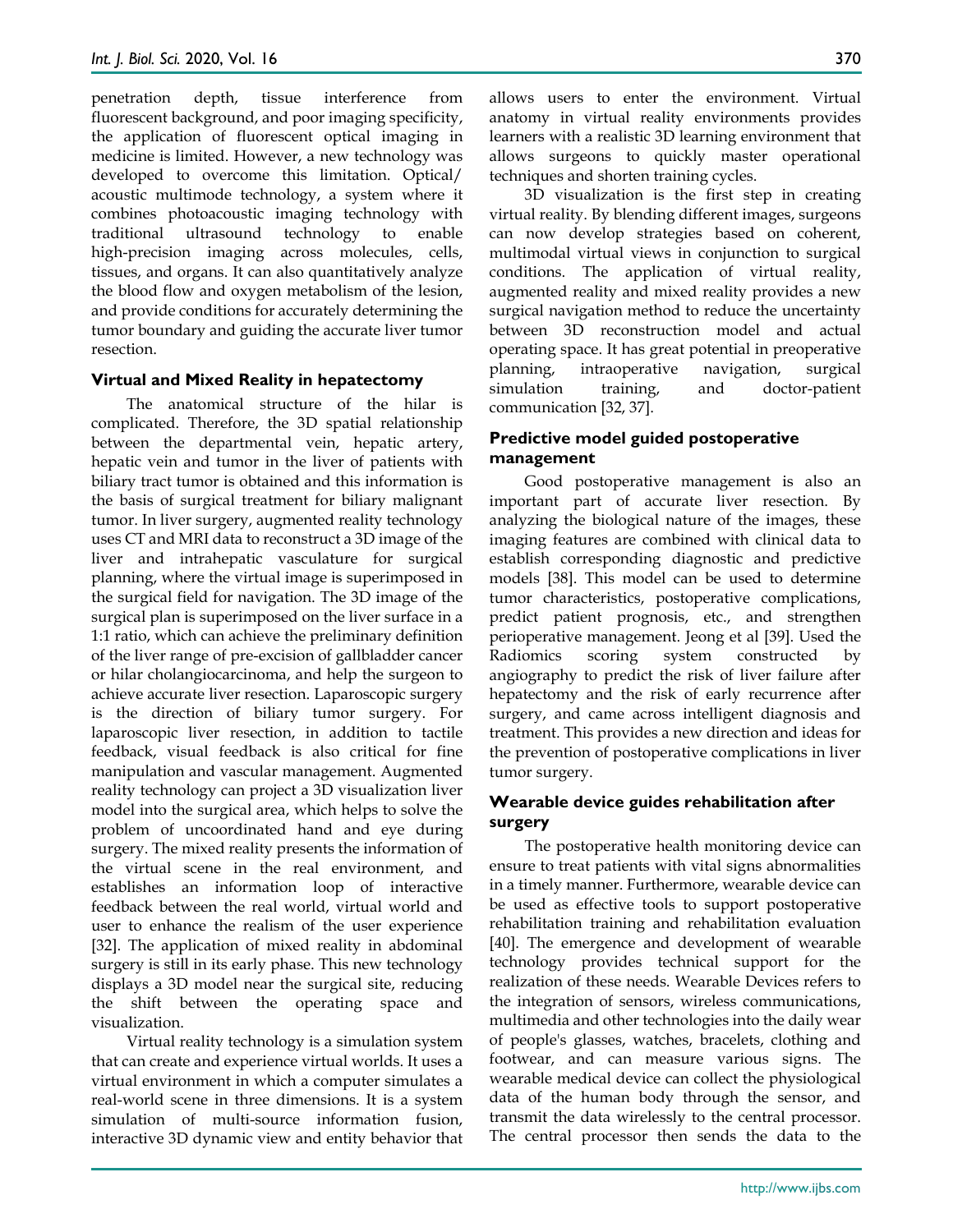medical center for a comprehensive, professional and timely analysis to determine further treatment plans. Blood glucose, pressure and oxygen level not only can be monitored using non-invasive continuous monitoring technology featured in wearable medical devices, but also with cloud storage technology to store and analyze data through the cloud. The wearable device can be connected to the hospital's medical record system and monitoring center, timely warnings, corresponding diagnosis and treatment opinions are provided if there is abnormality. For example, Rawe et al. used a pulsed radio frequency energy (PRFE) device to solve postoperative pain problems [41].

The wearable device can also develop a personalized follow-up timetable once the patient is discharged from the hospital and to guide patient for follow-up after surgery. This can help the medical field to establish a complete database of clinical pathology data and collect material for the construction of big data [15, 42].

#### **Discussion**

The great advancement of biomedicine has given rise to evidence-based medicine and the return to patients' humanistic care; we see a profound change in diagnosis and treatment strategies, thinking modes and technical characteristics of traditional surgery, thus lays a new surgical paradigm. Surgery has shifted from the initial intuitive and empirical mode into the modern era. In the era of intelligent surgery, the surgeon's way of thinking will rise from image

Accurate diagnosis preoperative Genomic **Precision surgery** planning 3D 3D printer **Precise operation** during operation ICG **VR** Postoperative excellent nursing Wearable Follow-un Prediction



cognition and data cognition to new figurative cognition. With the continuous optimization of information computing capabilities, transmission speed and deep learning technology, the links between the various aspects of medical work will become closer and work efficiency will be significantly improved. Each medical institution is no longer an isolated closed system, but an open platform that is symbiotically born on the basis of big data sharing, enabling intelligent management of the entire data link of surgical practice. The transparency of information and neutralization of medical services will provide patients a better medical experience [42-44].

The digitization of surgery is a requirement for PM and it is a prerequisite for the development of surgery itself. Precision Liver Surgery is a multidisciplinary integrated system including information science and computer science. The emergence of a series of innovative intelligent diagnosis and treatment technologies has provided new strategies and means for disease diagnosis and treatment. As health is a priority, doctors are continually trying to find the ways to implement new technology and provide impactful result. The addition of digital medical technology has made hepatectomy more true to life. Digital intelligent diagnosis and treatment technology are used in the visualization of disease diagnosis, preoperative evaluation, surgical planning, real-time guidance of surgery, and training for young physicians. Deep learning gathers a massive volume of liver tumor

data, including patient's laboratory data, image records, medical reports, outcomes and predicts complication. In addition, digitization allows patients to have better healthcare experience and a faster recovery.

Detailed evaluation of preoperative liver function and surgical plan, individualized operation, and postoperative intervention with molecular targeting are the key factors to achieve accurate surgical treatment of liver cancer (Fig. 2). We hope to integrate the unique genomic information and clinicopathological features of individual liver cancer patients to provide individualized surgery for each patient and truly achieve the precision of liver cancer treatment in the future.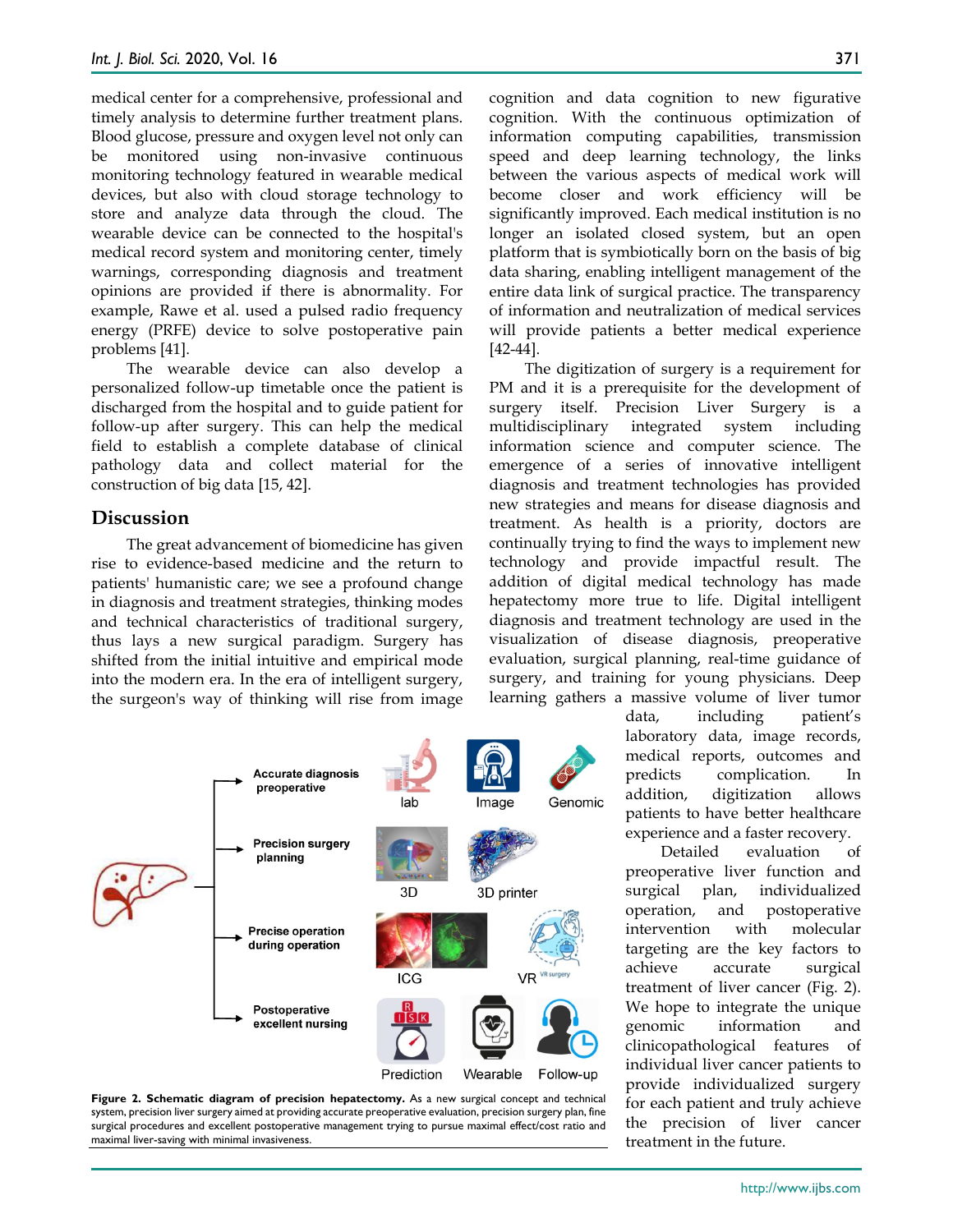#### **Abbreviations**

PM: Precision medicine; DGE: Digital gene expression profiling; AI: Artificial intelligence; MDT: Multi-disciplinary team; ICG: Indocyanine green; CT: Computed Tomography; MRI: Magnetic Resonance Imaging.

#### **Acknowledgements**

This study was supported by the Anhui Provincial Natural Science Foundation (No. 1808085QH258). Thanks to Laiyee Phoon from the Cancer Center of the Massachusetts General Hospital, Harvard Medical School for helping me to revise the text.

#### **Author Contributions**

Hao Chen and Yuchen He prepared the manuscript. Weidong Jia provided overall intellectual guidance and was the principal investigator of this group. All authors reviewed and agreed to the publication of the manuscript.

# **Competing Interests**

The authors have declared that no competing interest exists.

### **References**

- 1. Gawande A. Two hundred years of surgery. N Engl J Med. 2012; 366: 1716-23.
- 2. Jemal A, Bray F, Center MM, Ferlay J, Ward E, Forman D. Global cancer statistics. CA Cancer J Clin. 2011; 61: 69-90.
- 3. He J, Gu D, Wu X, Reynolds K, Duan X, Yao C, et al. Major causes of death among men and women in China. N Engl J Med. 2005; 353: 1124-34.
- 4. Song TJ, Ip EW, Fong Y. Hepatocellular carcinoma: current surgical management. Gastroenterology. 2004; 127: S248-60.
- 5. Council NR. Toward Precision Medicine: Building a Knowledge Network for Biomedical Research and a New Taxonomy ofDisease. National Academies Press. 2011.
- 6. Lu YF, Goldstein DB, Angrist M, Cavalleri G. Personalized Medicine and Human Genetic Diversity. Cold Spring Harbor Perspectives in Medicine. 2014; 4: a008581.
- 7. Dong JH, Huang ZQ. [Precise liver resection-new concept of liver surgery in 21st century]. Zhonghua Wai Ke Za Zhi. 2009; 47: 1601-5.
- 8. Fan ST. Precise hepatectomy guided by the middle hepatic vein. Hepatobiliary Pancreat Dis Int. 2007; 6: 430-4.
- 9. International Human Genome Sequencing C. Finishing the euchromatic sequence of the human genome. Nature. 2004; 431: 931-45.
- 10. Lander ES, Linton LM, Birren B, Nusbaum C, Zody MC, Baldwin J, et al. Initial sequencing and analysis of the human genome. Nature. 2001; 409: 860-921.
- 11. Beard RE, Abate-Daga D, Rosati SF, Zheng Z, Wunderlich JR, Rosenberg SA, et al. Gene expression profiling using nanostring digital RNA counting to identify potential target antigens for melanoma immunotherapy. Clin Cancer Res. 2013; 19: 4941-50.
- 12. Ye W, Wang X, Tao K, Lu Y, Dai T, Dong S, et al. Digital gene expression profiling of the Phytophthora sojae transcriptome. Mol Plant Microbe Interact. 2011; 24: 1530-9.
- 13. Linsen SE, de Wit E, Janssens G, Heater S, Chapman L, Parkin RK, et al. Limitations and possibilities of small RNA digital gene expression profiling. Nat Methods. 2009; 6: 474-6.
- 14. Cancer Genome Atlas Research Network. Electronic address wbe, Cancer Genome Atlas Research N. Comprehensive and Integrative Genomic Characterization of Hepatocellular Carcinoma. Cell. 2017; 169: 1327-41 e23.
- 15. Hulsen T, Jamuar SS, Moody AR, Karnes JH, Varga O, Hedensted S, et al. From Big Data to Precision Medicine. Front Med (Lausanne). 2019; 6: 34.
- 16. Saracci R. Epidemiology in wonderland: Big Data and precision medicine. Eur J Epidemiol. 2018; 33: 245-57.
- 17. Issa AM, Marchant GE, Campos-Outcalt D. Big data in the era of precision medicine: big promise or big liability? Per Med. 2016; 13: 283-5.
- 18. Doherty M, Metcalfe T, Guardino E, Peters E, Ramage L. Precision medicine and oncology: an overview of the opportunities presented by next-generation sequencing and big data and the challenges posed to conventional drug development and regulatory approval pathways. Ann Oncol. 2016; 27: 1644-6.
- 19. Ohno-Machado L. Data science and artificial intelligence to improve clinical practice and research. J Am Med Inform Assoc. 2018; 25: 1273.
- 20. Musib M, Wang F, Tarselli MA, Yoho R, Yu KH, Andres RM, et al. Artificial intelligence in research. Science. 2017; 357: 28-30.
- 21. Bae J, Cha YJ, Lee H, Lee B, Baek S, Choi S, et al. Social networks and inference about unknown events: A case of the match between Google's AlphaGo and Sedol Lee. PLoS One. 2017; 12: e0171472.
- 22. Somashekhar SP, Sepulveda MJ, Puglielli S, Norden AD, Shortliffe EH, Rohit Kumar C, et al. Watson for Oncology and breast cancer treatment recommendations: agreement with an expert multidisciplinary tumor board. Ann Oncol. 2018; 29: 418-23.
- 23. Vu TH, Mousavi HS, Monga V, Rao G, Rao UK. Histopathological Image Classification Using Discriminative Feature-Oriented Dictionary Learning. IEEE Trans Med Imaging. 2016; 35: 738-51.
- 24. Ye JJ. Artificial Intelligence for Pathologists Is Not Near--It Is Here: Description of a Prototype That Can Transform How We Practice Pathology Tomorrow. Arch Pathol Lab Med. 2015; 139: 929-35.
- 25. Lambin P, Rios-Velazquez E, Leijenaar R, Carvalho S, van Stiphout RGPM, Granton P, et al. Radiomics: extracting more information from medical images using advanced feature analysis. Eur J Cancer. 2012; 48: 441-6.
- 26. Gillies RJ, Kinahan PE, Hricak H. Radiomics: Images Are More than Pictures, They Are Data. Radiology. 2016; 278: 563-77.
- 27. Parekh V, Jacobs MA. Radiomics: a new application from established techniques. Expert Rev Precis Med Drug Dev. 2016; 1: 207-26.
- 28. Cook GJR, Siddique M, Taylor BP, Yip C, Chicklore S, Goh V. Radiomics in PET: principles and applications. Clinical and Translational Imaging. 2014; 2: 269-76.
- 29. Yip SSF, Aerts HJWL. Applications and limitations of radiomics. Phys Med Biol. 2016; 61: R150-R66.
- 30. Nakayama K, Oshiro Y, Miyamoto R, Kohno K, Fukunaga K, Ohkohchi N. The Effect of Three-Dimensional Preoperative Simulation on Liver Surgery. World J Surg. 2017; 41: 1840-7.
- 31. Igami T, Nakamura Y, Oda M, Tanaka H, Nojiri M, Ebata T, et al. Application of three-dimensional print in minor hepatectomy following liver partition between anterior and posterior sectors. ANZ J Surg. 2018; 88: 882-5.
- 32. Mise Y, Hasegawa K, Satou S, Shindoh J, Miki K, Akamatsu N, et al. How Has Virtual Hepatectomy Changed the Practice of Liver Surgery?: Experience of 1194 Virtual Hepatectomy Before Liver Resection and Living Donor Liver Transplantation. Ann Surg. 2018; 268: 127-33.
- 33. Erbay N, Raptopoulos V, Pomfret EA, Kamel IR, Kruskal JB. Living donor liver transplantation in adults: vascular variants important in surgical planning for donors and recipients. AJR American journal of roentgenology. 2003; 181: 109-14.
- 34. Xiang N, Fang C, Fan Y, Yang J, Zeng N, Liu J, et al. Application of liver three-dimensional printing in hepatectomy for complex massive hepatocarcinoma with rare variations of portal vein: preliminary experience. Int J Clin Exp Med. 2015; 8: 18873-8.
- 35. Nishino H, Hatano E, Seo S, Nitta T, Saito T, Nakamura M, et al. Real-time Navigation for Liver Surgery Using Projection Mapping With Indocyanine Green Fluorescence: Development of the Novel Medical Imaging Projection System. Ann Surg. 2018; 267: 1134-40.
- 36. Koch M, Ntziachristos V. Advancing Surgical Vision with Fluorescence Imaging. Annu Rev Med. 2016; 67: 153-64.
- 37. Zhang J, Qiao QL, Guo XC, Zhao JX. Application of three-dimensional visualization technique in preoperative planning of progressive hilar cholangiocarcinoma. Am J Transl Res. 2018; 10: 1730-5.
- 38. Mobadersany P, Yousefi S, Amgad M, Gutman DA, Barnholtz-Sloan JS, Velazquez Vega JE, et al. Predicting cancer outcomes from histology and genomics using convolutional networks. Proc Natl Acad Sci U S A. 2018; 115: E2970-E9.
- 39. Jeong WK, Jamshidi N, Felker ER, Raman SS, Lu DS. Radiomics and radiogenomics of primary liver cancers. Clin Mol Hepatol. 2019; 25: 21-9.
- 40. Rajanna V, Vo P, Barth J, Mjelde M, Grey T, Oduola C, et al. KinoHaptics: An Automated, Wearable, Haptic Assisted, Physio-therapeutic System for Post-surgery Rehabilitation and Self-care. J Med Syst. 2016; 40: 60.